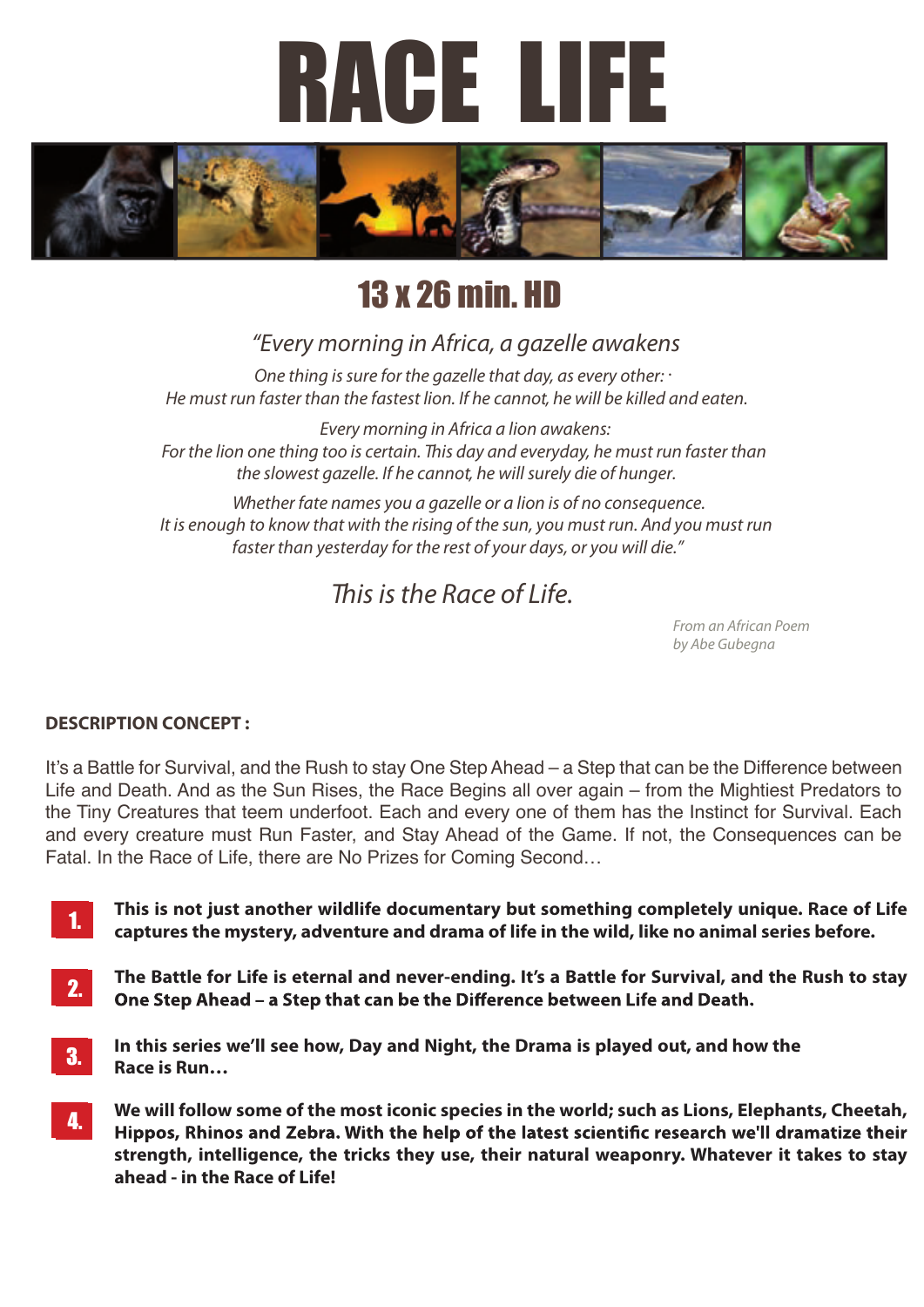#### **EPS 1 • SURVIVAL OF THE FITTEST**

**Short description :** Survival of the fittest in the animal kingdom affects animals every second of every day of their lives. There are many examples in nature that can be excellent displays of adaptation of evolutionary history. Here are some examples :

#### **Species : Crocodiles • Sharks • Whales • Platypus • Bat • The Amazing Adaptable Frog • Armadillos • Tapir**

**Synopsis:** Animals adapt through a series of small, random mutations and usually do so in order to compete more effectively for food, water and space. With such strong competition between species, the animals that have certain adaptations are more likely to be stronger and therefore produce more young. Survival of the fittest in the animal kingdom is much more prominent and thus plays a larger role. It affects animals every second of every day of their lives. In a split moment they could die all because they were not the "fittest". It is the one that is most adaptable to change. In the struggle for survival, the fittest win out at the expense of their rivals because they succeed in adapting There are many examples in nature that can be excellent displays of survival of the fittest. Here are some examples of evolution in the race of life. Crocodiles are of an ancient lineage, they are believed to be 200 million years old, whereas dinosaurs became extinct 64 million years ago. Crocodiles have survived great extinction events, and outlived whatever wiped out the dinosaur. Incredible ability to adapt and survive in the Race of Life. They have a very slow metabolism, and can go up to a year with no food. They have a 4 chamber heart that helps them control their temperature, lungs that allow them to hold their breath underwater for up to 2 hours. Their coping mechanisms have enabled them to survive for over 200 million years.

> Sharks have gone through the process of adaptation and evolutionary experimentation as well. The modern descendants of ancient sharks have incorporated many of the successful traits of the past. They have changed over time, but the changes have not been too extreme, only nature perfecting an originally nearperfect design. Their skin colour represents a type of camouflage called counter-shading. Great whites are dark grey on top and white on the bottom, which not only breaks up their outline in the water making them difficult to see, but they blend in with the darker sea-floor when viewed from above and the lighter surface when viewed from below. The upper jaw of sharks, including the great white, is not fused to the skull as it is with other vertebrates, but is held in place by flexible connective tissue. This allows the jaw to protrude outward from the head, extending its reach and bite radius! The great white is a highly visual hunter and it is believed they have acute colour vision Great whites have electroreceptors, which are sensory organs that allow them to detect hidden prey by means of sensing the minute electrical signals they give off. Great whites are unique among sharks in the sense that they are endothermic, which means they can regulate their blood temperature. Sharks, and specifically great whites, are fascinating representations of a perfect "survival of the fittest" and have been for millions of years.

> Whale Adaptations : Whales are an amazing species that have evolved from land dwelling creatures millions of years ago to the marine mammals we know today. Over the course of their evolution whales have made many adaptations towards their oceanic lifestyle so that they could survive and thrive in the underwater world. To help them adapt to the ocean whales developed echolocation, thick layers of blubber, modified lungs, better hearing and larger arteries among other things to ensure their survival and prosperity. Other species in the episode: Platypus, Bat, The Amazing Adaptable Frog, Armadillos, Tapir ...

#### **Eps 2 • THE BIG CATS**

**Short description :** The big Cats, more than any other breed of animal, they have come to symbolize the predators. Sleek,

dangerous, fast, and vicious. Revered for their beauty and vitality. They're some of the most feared predators in the world, but what techniques do they use to help them win the race of life ?

#### **Species : Lions • Cheetahs • Leopard • Snow Leopard • Jaguar • Tiger**

**Synopsis :** No-one runs the Race of Life faster than the Cheetah, and yet it is on the endangered species list. The Leopard is perhaps the best equipped survivor for the long run. With its population spread far beyond Sub-Saharan Africa. This success is probably to do with the fact they are 'opportunistic hunters'. And what of the Lion ? Known as the King of the Jungle, (even they don't live in them), lions hunt buffalos, giraffes, warthogs, wildebeests and zebras, and antelopes when the opportunity presents itself. Lions are high up on the food chain, the very centre of their food web, so have almost no predators. No matter how big and tough you are, when you run the Race of Life, you have to keep your wits about you. Another loner in the race of life, the snow leopard prefers to inhabit steep cliff areas, rocky outcrops and ravines. Such habitats provide them with the camouflage they need to ambush unsuspecting prey. To survive the race of life, in these harsh and cold environments, the snow leopard must be a clever and resourceful hunter. We leave the Snow Leopard and the great Asian mountains behind , and travel to the Americas, where the Cougar roam. Also known as mountain lions or pumas, cougars are agile and sleek, known for their habit of appearing from seemingly nowhere, and pouncing on their prey. The Tiger Solitary and beautiful, many cultures consider the tiger to also be a symbol of strength and courage. Every Big Cat born in the wild who survives to maturity can be said to be a winner, a winner in the Race of Life.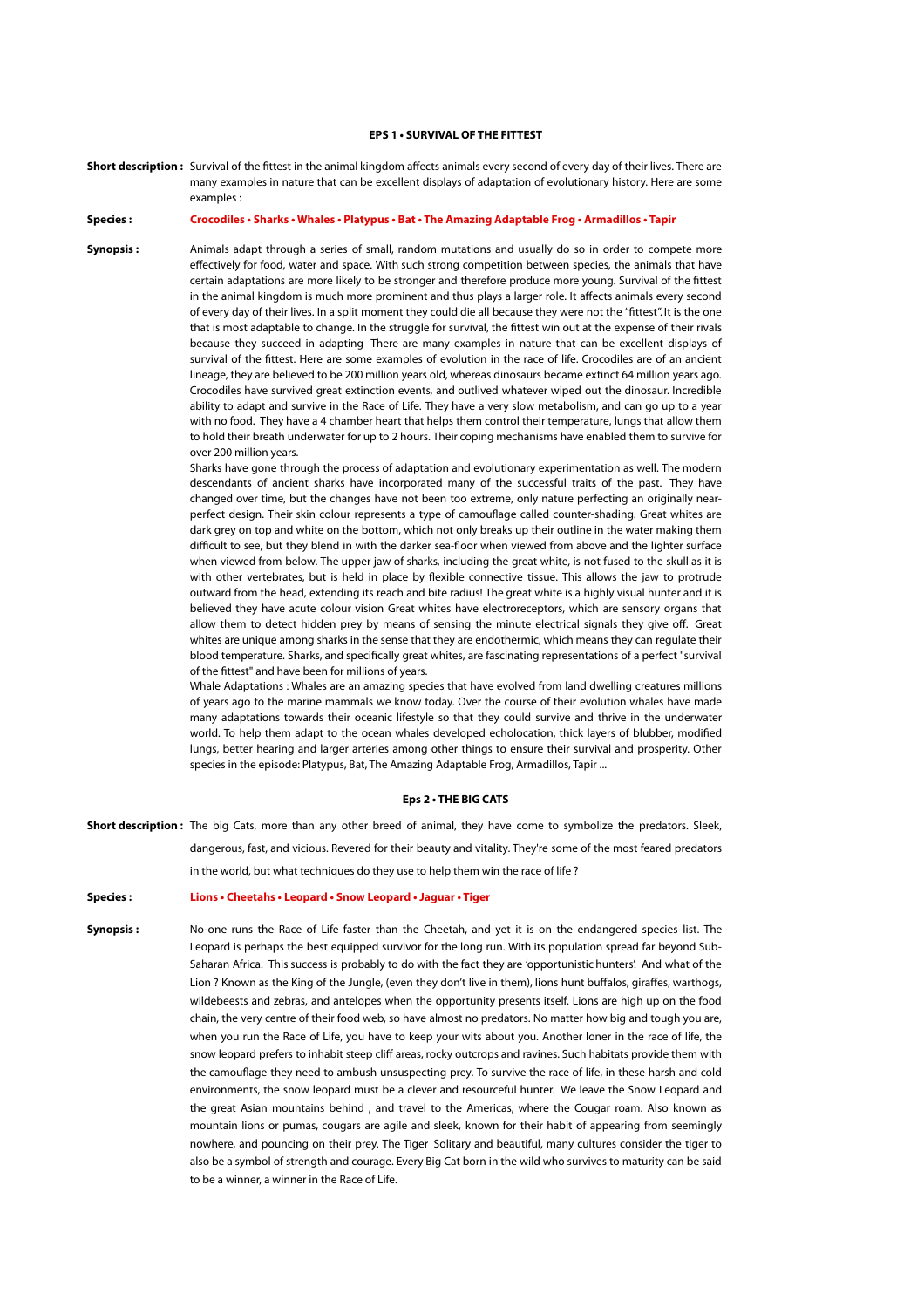#### **Eps 3 • THE GREAT DESERT RACE**

**Short description :** Deserts are dry. Deserts are extreme. True deserts get less than 18 cm. of rain per year. True deserts have very few plants. Semidesert habitats have enough rainfall to support more plant and animal life. Deserts are not easy places for animals to live. Animals who live in them often have special features that help them survive in the Race of Life.

#### **Species : Scorpion • Ostrich • Lizard • Kangaroo Rat • Dung Beetles • Gila Monster • Rattlesnake • Viper**

**Synopsis :** Survival is everything in the desert, and surviving isn't easy. The heat and scarcity of food and water have made the critters that live here very tough and resourceful. Predators and preys have to overcome an animal's defenses and be efficient at it or they will not survive in the Race of Life. Desert animals have evolved to handle the desert's heat and lack of water. They have adapted their bodies and behaviors to the desert climate. Most can survive on small amounts of water and many get all of their water from their food. Some drink maybe once a week and travel considerable distances to find isolated waterholes and springs. Large animals seek shade during the hottest part of the day. Some animals dig a hollow depression into the ground and lie in the cooler soil while others are nocturnal. Many reptiles and other animals protect themselves from the extreme temperature by spending their time in burrows.

#### **Eps 4 • HERBIVORES – WHEN MIGHT IS RIGHT**

**Short description :** Large herbivores are vital to a healthy and balanced ecosystem. Apart from being excellent landscapekeepers and creators. How do these huge, but surprisingly swift beasts-in-armour ever win the Race of Life?

**Species : Elephant • Rhinoceros • Hippopotamus • Giraffe • Gorilla**

**Synopsis :** These are Nature's own Battletanks, and (with the exception of the Indian Elephant), all endemic to the African continent. How do these huge, but surprisingly swift beasts-in-armour ever win the Race of Life? Especially when they are such large creatures, but must subsist on a diet that even the strictest vegetarian would pass on! Well for one thing, most other animals get out of their way. But lions and hyenas are not always so easily moved – they prey on young, sick and old elephants in particular. Thisseemingly gentle giant has been revealed to have a darker side in the last few years too. They may survive on just plant life, but that doesn't mean they don't like a fight – to the death. Elephants have been observed attacking and killing Rhinos in the last 20 years. It's a savage clash. Meanwhile, the Rhino, a tough looking customer if ever there was one, is an endangered species. Then there's the hippopotamus. An adult hippo is a huge, aggressive animal, and even the largest crocodiles tend to stay away from it. However, when baby hippos stray from their mothers, then crocodiles, lions and hyenas will have a go if they can get away without being attacked themselves by adults in the baby hippo's herd. That's why baby hippos must stay close to Mum.

#### **EPS 5 • NATURAL WARRIORS**

**Short description :** Predators and preys, there is no lack of warriors among the ranks of wild animals. Males and females of most species will fight viciously in self-defense. And females, can be even more aggressive than males when defending their young. In this episode we'll explore the Race of Life from the point of view of food, territory, social status, and mates. These are the main reasons to be a warrior in the Race of Life.

#### **Species : Mountain lion • Wolves • Sea Lion • Elephant • Woodchuck • Squirrel**

**Synopsis:** There is no lack of warriors among the ranks of wild animals. There is also no lack of purpose behind their aggressive natures, whether they're on the offensive or the defensive. Prey becomes aggressive toward a predator usually to preserve its life—like a woodchuck biting ferociously when cornered by a coyote. Males and females of most species will fight viciously in self-defense. And females, can be even more aggressive than males when defending their young. Though some fights occur between two different species, most battles are fought between members of the same species. Though the wildlife warriors in these battles usually are not trying to kill each other, the fighting can result in death. Why would members of the same species fight with such ferocity? Food is one reason. Animals that store and horde food for survival will aggressively protect their pantries. A squirrel jealously guards its middens of nuts and seeds, attacking any squirrels that try to steal from its stores. And a mountain lion resting near a fresh deer kill will fearlessly attack another lion that approaches. Animals are also willing to fight to protect their food indirectly. For example, predators will defend a territory that provides them with enough prey, or food, to survive. This territorial aggression serves to space out members of a species across their range in a way that maintains sufficient food within each territory. But it also may limit population size. For example, if a pack of wolves cannot find, defend, or take over a suitable territory, the members may starve to death. Though food, territory, social status, and mates may be won and kept by fighting, aggression takes its toll.

Animal combatants face exhaustion, injuries, time away from resting and eating, and the ultimate cost of battle: death. Thus, it's in an animal's interest to win a war before it ever begins or to avoid a confrontation altogether.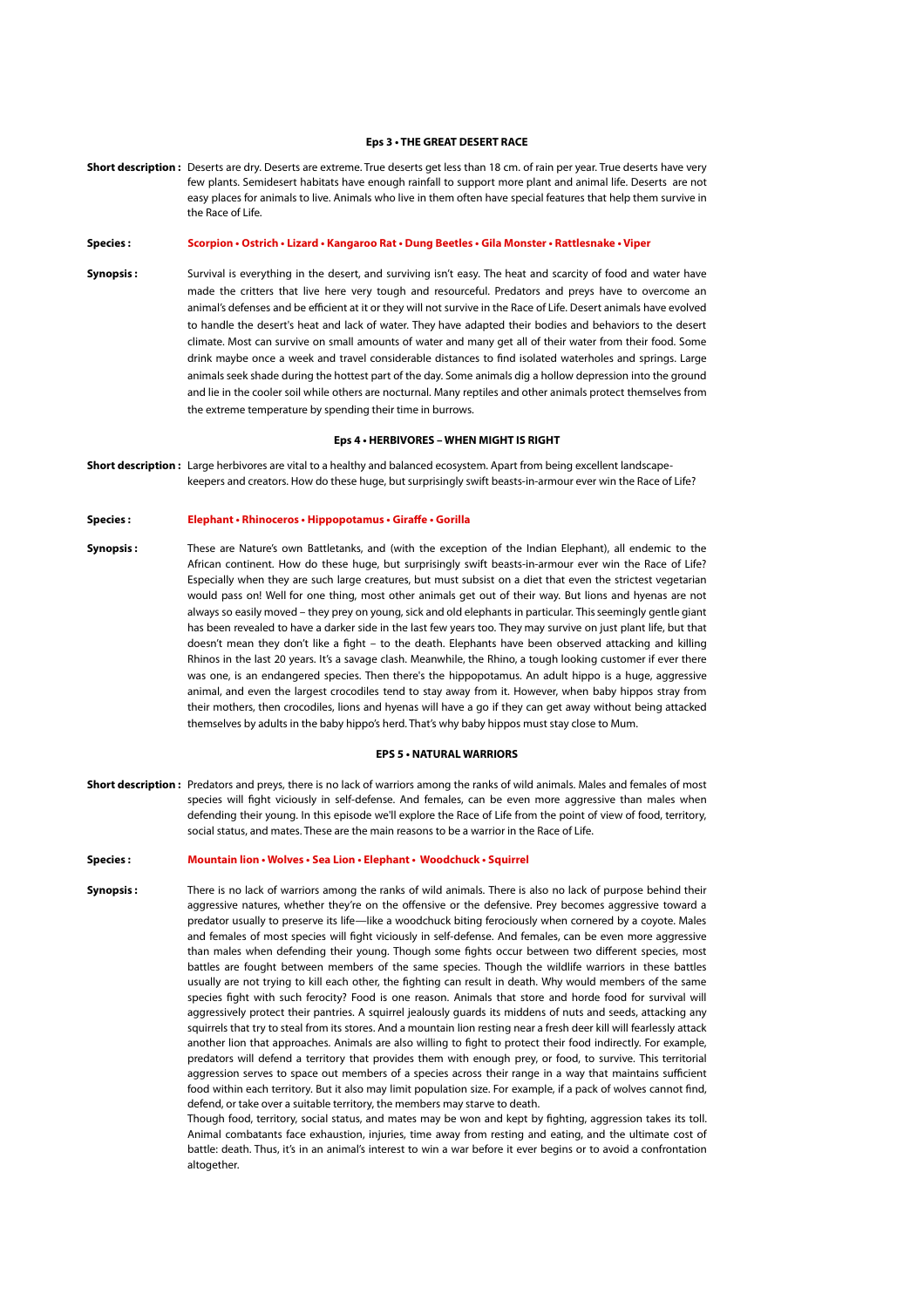#### **EPS 6 • RUN LIKE THE WIND**

**Short description :** All animals must eat to survive in the Race of life. With predators always on the lookout for a meal, prey must constantly avoid being eaten. Any adaptation the prey uses adds to the chances of survival for the species. Some adaptations are defense mechanisms which can give the prey an advantage against enemies. The first is very direct and comes naturally. Animals can use speed as a very effective means of escaping predators. Predators can't eat what they can't catch!

#### **Species : Antelope • Zebras • Wild Dogs • Cheetah • Thomson's gazelle • Rabbit • Fox • Deer**

**Synopsis:** In the evolutionary history of big herbivores and the carnivores that prey upon them, the phrase "arms race" is only technically a metaphor. Antelope and zebras are literally born to run, and many of the things that chase them, like wild dogs or cheetahs, are either masters of endurance or champion sprinters. You can keep yourself safe if you keep predators from getting too close. That's the idea behind animals that try to escape danger. They depend on speed or the ability to go where predators can't follow them. The evolutionary story almost writes itself: over millions of years of chasing, and being chased, whenever the predators evolved to become faster, the prey were selected to run even faster. Except of course there's more to life than running for your life. An antelope's frame is under more demands than evading cheetahs—it also needs to travel long distances to follow food availability with the shifting rainy season. And then again, not all predators run their prey down; lions, for instance, prefer to pounce from ambush. Gazelles typically frequent wide-open spaces and plains, where they browse on grasses, shoots, and leaves. Open plains make them visible to predators like cheetahs or wild dogs, but gazelles are fleet of foot. The Thomson's gazelle can reach speeds of 64 kilometers an hour. Grazing animals often feed in herds. When a predator attacks, the animals scatter and run in different directions which confuses the predator and allows the animals to escape. The rabbit runs faster than the fox, because the rabbit is running for his life ...The white-tailed deer does actually have white hair beneath its tail. In fact, the white-tailed deer lifts its tail in warning at the first sign of danger. The deer's tail, bright white and almost a foot in length, flashes to tell other deer: "Get out of here!" Deer use speed and strength to escape danger. They run quickly, jumping over logs and streams. They leap left and right to confuse whatever is chasing them.

#### **Eps 7 • THE EARLY BIRD (CATCHES THE WORM)**

**Short description :** Predator versus prey: on aerial hunting and escape strategies in birds. In this episode we analyze three idealized attack-escape situations between bird predators and their prey : climbing flight escape, horizontal speeding, and turning and escape by diving.

**Species : Eagle • Falcon • Owl • Kestrel • Vulture**

**Synopsis :** Predator and prey attack-escape performance is likely to be the outcome of an evolutionary arms race. There is something about birds of prey that make us pay attention – maybe it is the inherent fear we all have that one will attack us – or perhaps it is just because they are seldom seen by most westerners. Regardless, birds of prey are fascinating to all and so we present this episode of some of the largest, mightiest and most spectacular raptors from around the world.

#### **Eps 8 • REPTILLIAN**

- **Short description :** In this episode the group of scaly-skinned, backboned animals includes snakes, lizards, crocodiles and hardshelled turtles. Most reptiles live on land, but turtles, crocodiles, and some snakes live in water. Let's discover how they face the Race of Life .
- **Species : Lizards Crocodile Snakes Turtles**
- **Synopsis :** Crocodiles , like all living reptiles, they are descended from animals that roamed the Earth about 250 million years ago. So when it comes to the Race of Life, they certainly have staying power. There's something so viscerally terrifying about these creatures that lay in wait for their prey, just under the waterline. They win the race by staying still, ever so still and then pounce. Turtles are among the most ancient of the reptiles alive today and have changed little since they first appeared some 200 million years ago. They have a protective shell that encloses their body and provides protection and camouflage. Turtles inhabit terrestrial, freshwater, and marine habitats and are found both in tropical and temperate regions. Poisonous or harmless, large or small, all snakes - from the desert rattlesnake to the dwarf pipe snake - have certain things in common: a long, thin shape; scaly, legless bodies; and unblinking, lidless eyes. Like all reptiles, snakes rely on the heat of the sun to control their body temperature. The venom of the king cobra, the world's largest poisonous snake, is strong enough to kill an elephant. It is possible for the Lizard to lose their tail when they feel that they are in danger. It can be a means of escaping from a predator. In time the tail will grow back again. The tail they leave behind will move and confuse the predator. What grows back will be slimmer and often a different color. For all these creatures cold blood can definitely be an asset in the Race of Life.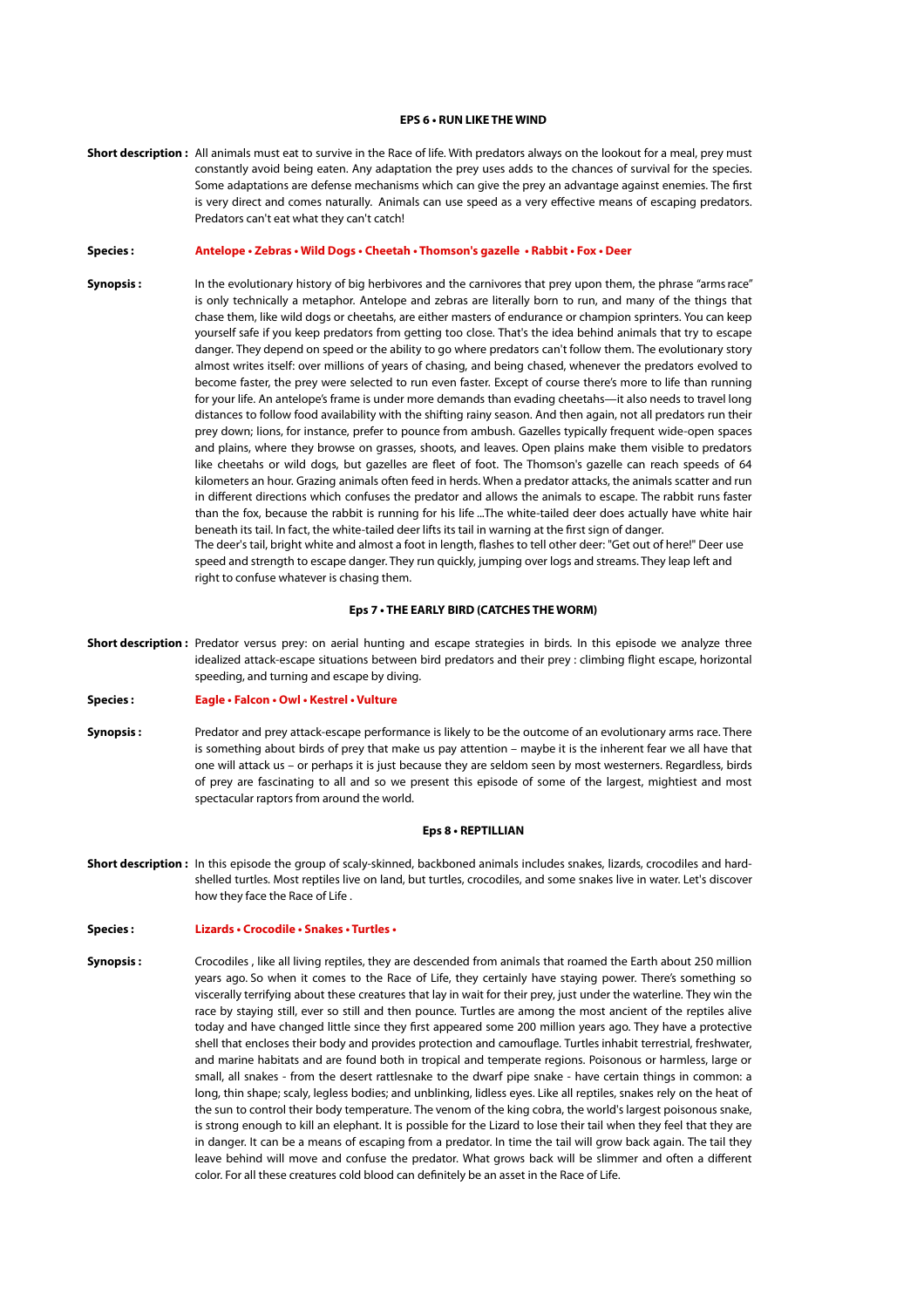#### **Eps 9 • DEFENSES IN THE RACE OF LIFE**

**Short description :** Some with powerful strides and flashing teeth, some with poisons and tricks, it often seems that the predators have the upper hand in the race of life. This episode reveals an arsenal of strategies that preys use for their defense, which suggests that some prey are not as vulnerable as they may seem.

#### **Species : Zebras • Insects • Spiders • Chameleon • Frog • Skunk**

**Synopsis :** This episodes reveals the unique ways in which animals protect themselves. Throughout millions of years of evolution, animals have evolved numerous ways of defending themselves against predators. Obviously, being able to flee a predator is the choice of many prey animals we can consider. There are very interesting methods of defense which involve deception and chemistry. These include using toxic chemicals, camouflage, and mimicry. Insects that look like leaves, snakes that play dead, fish that fly, and toads with poisonous skin, these animals are among the many creatures that defend themselves in fascinating ways. Almost every animal is hunted as food by some other kind of animal and has developed ways to defend itself against predators. The relationship between predator and prey is a bit like an evolutionary arms race. As soon as one develops a weapon or defense mechanism, the other is working on an adaptation that allows them to circumvent that mechanism. Common defense mechanisms include claws, teeth, camouflage, poison, mimicry, and adaptations like echolocation. Spray Toxins & Foul Odors : Many animals will spray toxic or foul smelling liquids at predators.

> That is enough electricity to be fatal to a human being. Avoiding Predation: Animals have many defense mechanisms to help them avoid predation. Many similar defenses have evolved in different species with slight variations. Camouflage, mimicry, and claws and teeth are extremely common in many species.

#### **EPS 10 • Underwater Predators**

**Short description :** An episode that tells the Race of Life of the underwater world of dangerous predators with razor-sharp teeth, terrible poisons and other weapons to catch.

#### **Species : Sharks • Moray Eels • Barracuda • Giant Squid • Stone Fish • Lion Fish •**

**Synopsis :** Almost all animals living in the sea are predators - from small fish to great white sharks and starfish to giant squid. Their bodies have been designed and built to capture prey and avoid becoming prey themselves. Raiders of the Underwater Universe have evolved to become more efficient war machines of our planet. There are "predators lurking" as rockfish, cleverly disguising themselves and wait for unsuspecting prey to wander too close. There are monkfish, hanging "bait" in an attempt to actively attract their prey within striking distance. Raiders of the Underwater Universe have evolved to become more efficient war machines of our planet. An episode that tells the Race of Life of the underwater world of dangerous predators with razor-sharp teeth, we will see sharks, barracuda and moray eels surrounding.

#### **EPS 11 • Underwater Prey's defenses**

**Short description :** This episode explores some of the adaptations, defenses and techniques used by various marine creatures to survive in the race of life.

#### **Species : Whale • Clown Fish • Squid • Nudibranch • Octopus • Jelly Fish**

**Synopsis :** The ocean can be a very difficult place for the Race of life. The animals living in the seas have to deal every moment with finding food, and protecting themselves from predators. There are many ways of hiding, defending, and feeding, and every different technique has advantages for different animals. This episode explores some of the adaptations used by various sea creatures to survive in the Race of Life. For example, some animals use camouflage to escape detection or to sneak up on their prey, while other animals have coloration which intentionally makes them stand out. Some creatures hide from predators, while others stay in groups out in the open, relying on protection in numbers. Some animals have dangerous spines or venom for protection, but even the most venomous creatures sometimes have predators. Different animals have taken advantage of different food sources, some feeding at the top of the food chain, and others at the bottom. So every animal is both predator, and prey. The Race of Life through underwater footage shot in the wild, how animals in the oceans have evolved to survive by adapting to their environment.